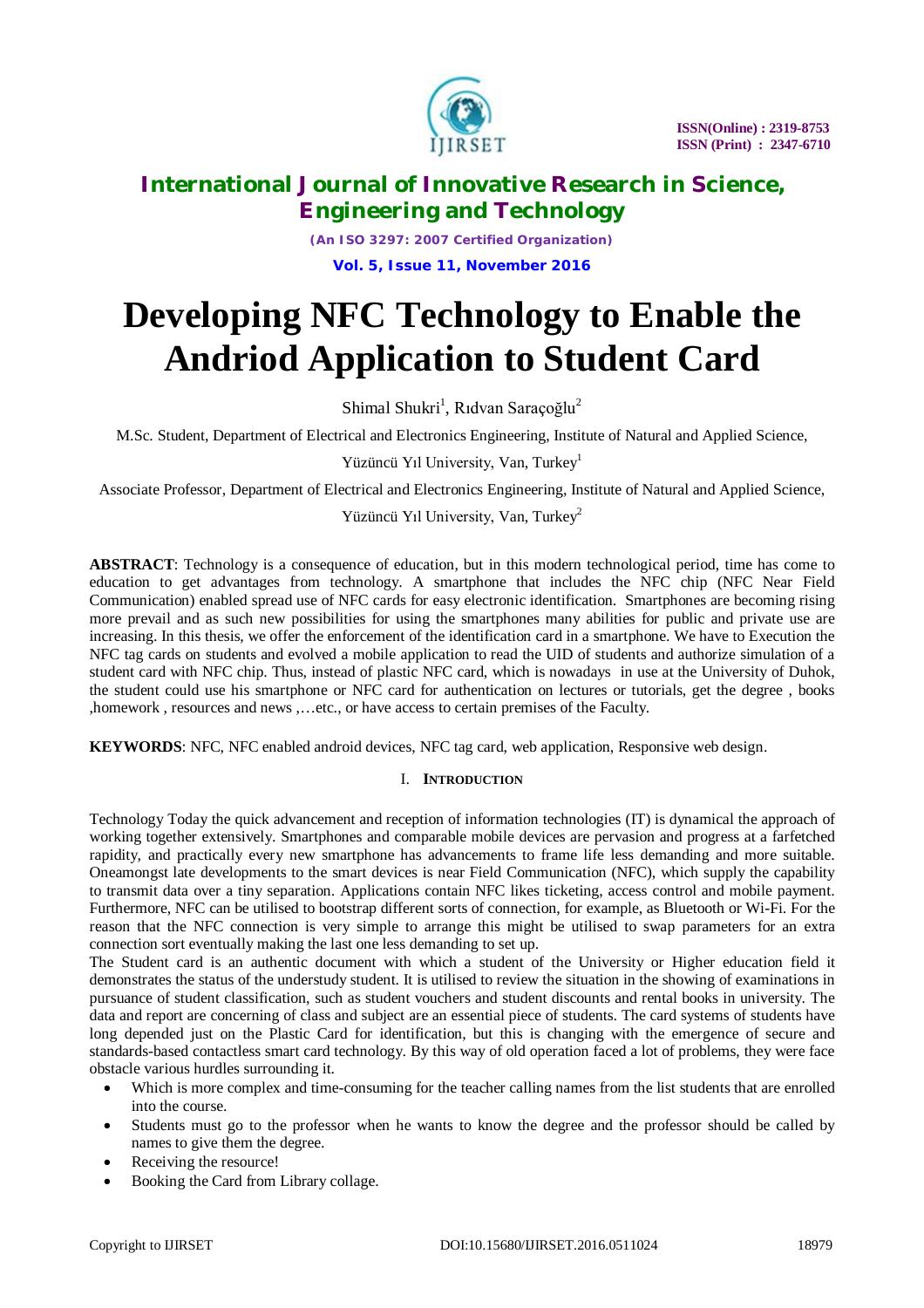

*(An ISO 3297: 2007 Certified Organization)*

### **Vol. 5, Issue 11, November 2016**

- The difficulty of checking the identification card to access the university.
- Forgettable or not attending to know information about the homework, notes and news related to the students.
- Replaythe new cards needs long time when loses identification card.
- It is very easy for copy any cards of plastic card for reason security.
- Inattentiveness on changing the student schedule and forgetting what have today.
- Using money of transmission inside the college and canteen.

These days practically every student smartphone with Android operating system, Windows or IOS. Most of it is already equipped with the NFC (Near Field Communication).During this work, we have a tendency to propose a web-based identification card system exploitation near Field Communication (NFC) technology. Newer student cards are equipped with chip NFC, which means that communication is brief vary already within the in the public domain. So it is simple to exchange the traditional card to smart cards without facing the problems.

The purpose of this thesis is to develop the NFC technologies to enable smartphone application for university, through the modifying the old-style identification card to smart card. The first process is to implementation the NFC tag card on student card. The student could utilise his smartphone or NFC card for validation on a lecture or instructional exercises, obtain a book in the library or have entry to specific premises and be getting all data of subject and information of college. We should develop android application for reading students cards. by using an NFC tag card that will be utilised for saving a unique ID for the student, using this ID will confirm the student to allow access an application on android so they can obtain their information from a database easily and more secure, that is stored in a server,, anddatabase on the server are going to be managed by administration of student, and the second program on android is changing the NFC tag card that allows emulation of a student card with NFC chip. While the third service is to develop a web application and outline a database to store the information of students on the Server. The objectives of this thesis under the following general headings It is collected.

- Easily check all attendance of student without miss's time.
- Get the degree of all subject and each semester in mobile.
- Get the free resources directly from the teacher of all subject.
- Using the Smart card for booking the books in the library.
- Control access to university by smart card or mobile phone.
- Get information about the homework, notes and news related to the students when to touch the card to mobile.
- Get the new cards on the fast speed when loses identification card.
- Security of copying Cards.
- Using the Smartphone instead the Student Card.
- Using the Smartphone or Smart card to transmission inside the faculty

#### II. **RELATED WORK**

In this section, the technology of NFC is used in the different system and with increasing the NFC chip in a smartphone is developed more and used in a lot of fields, the studies about the NFC technology from the past under the name of NFC system are compiled and presented.

The authors (SERKAN ÖZKAN 2012) worked in the development of NFC applications: use case for social networks, in this study, introduces Near Field Communication (NFC) technology, analyses its present condition and tries to form a use state for the application of NFC technology for social networking. The present study concentrates on Android platform, Android NFC backup, and how Android Application Programming Interfaces (APIs) can be used to improve an example NFC conscious social networking application.

NFC-Enabled Smartphone Application for Drug Interaction and Drug Allergy Detection by authors (Mali Alabdulhafith ) at 2012, in this study, worked to display a novel settlement using a smartphone inserted with an NFC reader and an NFC application to observe and update drug allergies and drug interactions for people with multimorbidity through remedy administration. The system scope concentrates on exposure a drug allergy or drug interaction, alerting the nurse, the doctor, and also the druggist.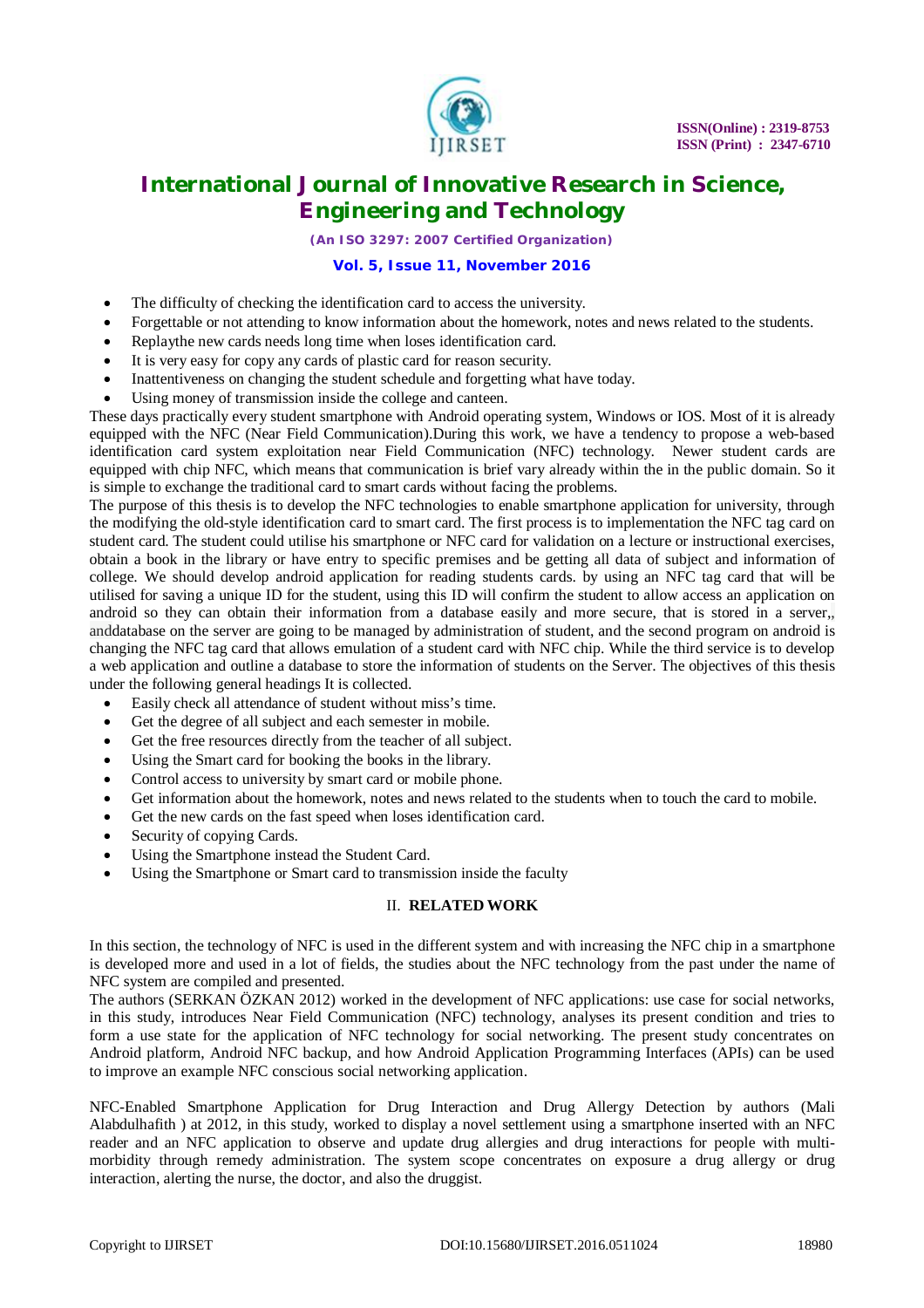

*(An ISO 3297: 2007 Certified Organization)*

#### **Vol. 5, Issue 11, November 2016**

The authors (Rawad Kilani and Kenneth Jensen2015) Mobile Authentication with NFC-Enabled Smartphones, This project will discuss the ability to use smartphones as a platform for authentication and access control, using near field communication (NFC). To attain the required safety for authentication and access control purposes, cryptographic notion such as public keys, challenge-response and digital signatures are used.

#### III. **NFC TECHNOLOGY**

Near Field Communication (NFC) is a short-range radio communication technology that runs on the 13.56 MHz frequency with information transfers up to 242 Kbit/s. NFC depend on smart card criterion ISO 14443, which produce it appropriate with a great number of contactless smart cards. Also, it authorises for a simple and secure information interchange, and typically work within a ten-centimetrescope. NFC technology was announced in 2002 by Philips and Nokia .In 2004, NFC panel was determined in order to enhance collaboration and calibration by Nokia, Microsoft, Sony, and Philips.

NFC technology has been used in different mobile phones, like Google, Blackberry, Nokia, HTC, and LG. NFCenabled smartphones have a built-in NFC reader within the smartphone's shell. They also have a built-in NFC tag/smart tag with an antenna that helps convey information from one NFC-enabled smartphone to another or to outer NFC tags. So, the NFC-enabled smartphone will task as a contactless card and as a reader, which supplies it considerable potential. The existing contactless infrastructure is compatible with the technology used in NFC and the NFC devices offers three different modes.

- 1. Reader/writer mode allow enabling NFC devices to read and write data to NFC tags (e.g., in posters or advertisements). Duringthis mode, NFC devices can read NFC Forum-mandated tag kind, which does compliant with the NFC-A, NFC-B, and NFC-F specifications.
- 2. Peer-to-peer mode allows enabling NFC devices to interchange data and share data. Peer-to-peer mode complies with ISO/IEC 18092 and may use the NFC Forum's rational Link Control Protocol specifications to enable bidirectional data transfer.
- 3. Card emulation mode (which is the method that is the concentrate of this white paper) enables NFC devices to function as contactless smart cards responding with the ISO/IEC 14443 standard and FeliCa allotment. Shoppers will behaviour package like purchasing, ticketing, and accessing transit with a tap of the device. NFC-enabled devices complete contactless transactions using the current contactless admission infrastructures.

### IV.**OVERVIEW OF THE SMART CARD FOR STUDENTS**

In our paper we have proposed the idea of student cards using NFC Technology. The application will containstudent details like unique ID and other information of students.

The current system changes the old style of card to the smart card by using NFC tags cards or smartphone cards. This card save the UID of student and develop the android application to read the UID card to gives the information related to the student by the administration and teacher such as (News , notification , degree , subject , resource , homework , etc…)in the fast time. Near Field Communication is a contactless communication using between two devices. The system consists of three applications to change the traditional card to smart card:

- Android application for reading the NFC tags card or smartphone card then to display the information. (NFC reader UOD).
- Android application that emulates a student card NFC (Smart card NFC UOD).
- Web application with the database for the management the application.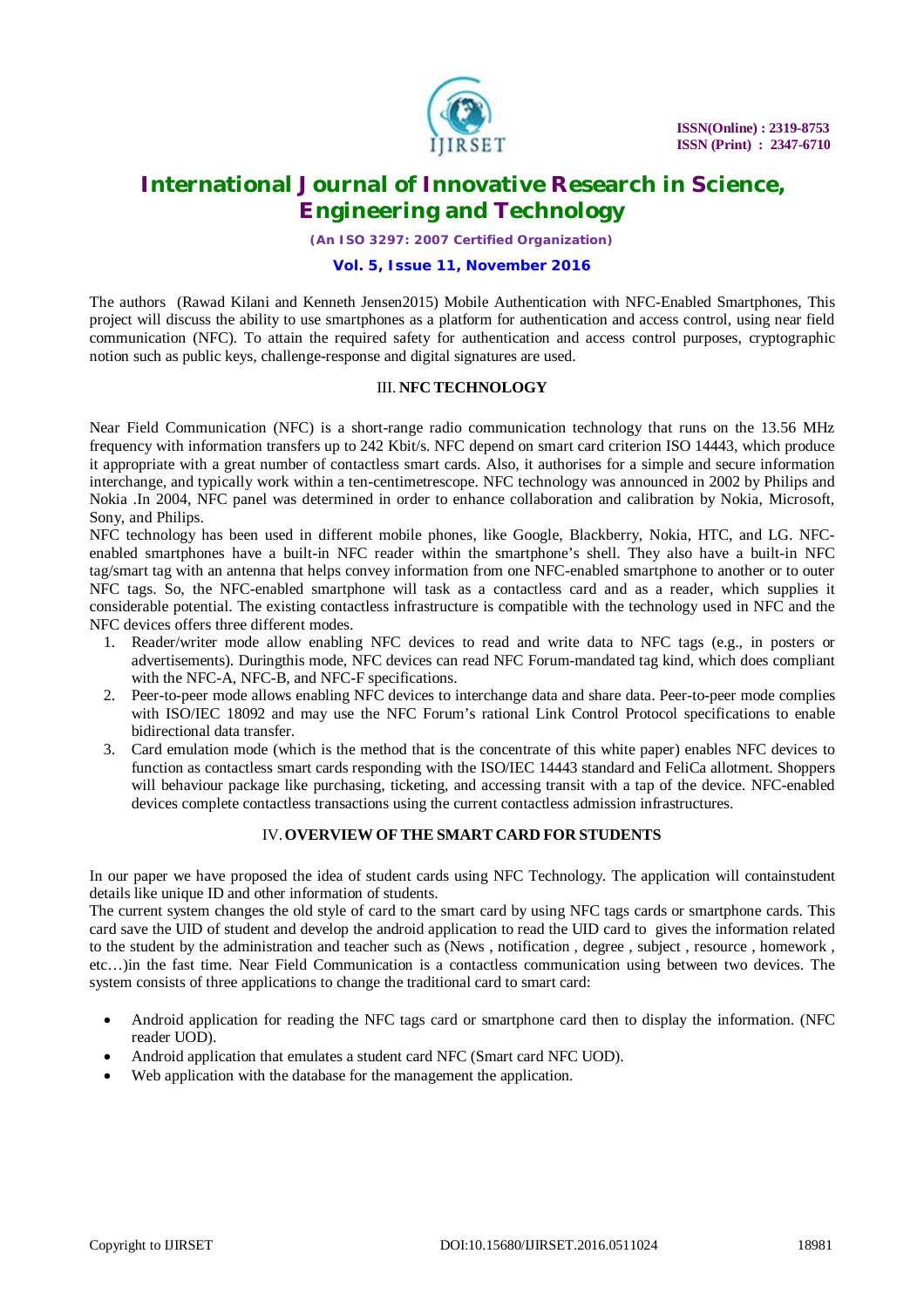

*(An ISO 3297: 2007 Certified Organization)*

**Vol. 5, Issue 11, November 2016**



Figure 1: structure of NFC system used for students card

In figure 1.show the Correlation NFC card emulation applications, NFC reader and web applications in the database on the server.The integration of mobile applications and data transfer between them:

- 1. The first step is touch the smart card to NFC reader to check the UIDof student is recorded in the database of the server. If entered, the information will be transferred to the device and will show on the screen. Else it is not recorded in the database, Message will display on the screen will write please register the card in administration.
- 2. In the Second step is to change the NFC tags card to Emulation Card mean to use the smartphone instead the card, it would check the UID of student card to database in server if the result is correct will transferee the UID to HCE of mobile device then will store the UID to mobile and store the IMEL mobile device on server.
- 3. In the third step website will control by admin to management the Smart card of NFC, and teacher will management the information related to the student in University, admin of the website will also control the database of student for inserting or updating the Card.

#### V.**VALIDATION**

The Application has been implemented by using a Samsung Galaxy S6 smartphone with Android 5.1 platform.1GHz Hummingbird processor, and16GB of internal memory.We use this device because S6 was the Android Smartphone who supported NFC in both ways hardware with software and included integrate HCE. This version we are used to smartphone to install our Android NFC app that we created for this application and to read the unique ID of the NFC tags by the NFC reader.This system has following 2 Main applications each applications has many functionalities:

#### *A. ANDROID APPLICATION.*

We have to develop two android applications, first for changing the plastic card to smart card while the second is to read the smart card to display the information related to the student. The application will be used to show how it could, for example, professors or students check the credibility of the card. The process of verifying the identity would be held as follows:

- Checking the NFC technology on the smartphone is supported and it is enabled.
- Application NFC reader for verification of students must be activated to check the smart card. The NFC Reader application will check the UID of students by searching the UID in the database if the result of UID is true will make an NFC card of the student.
- another task of application NFC Reader will check the smartphone or card identification by searching the unique ID in the database inside the mobile, if the result of UID is true will get all information of student, if it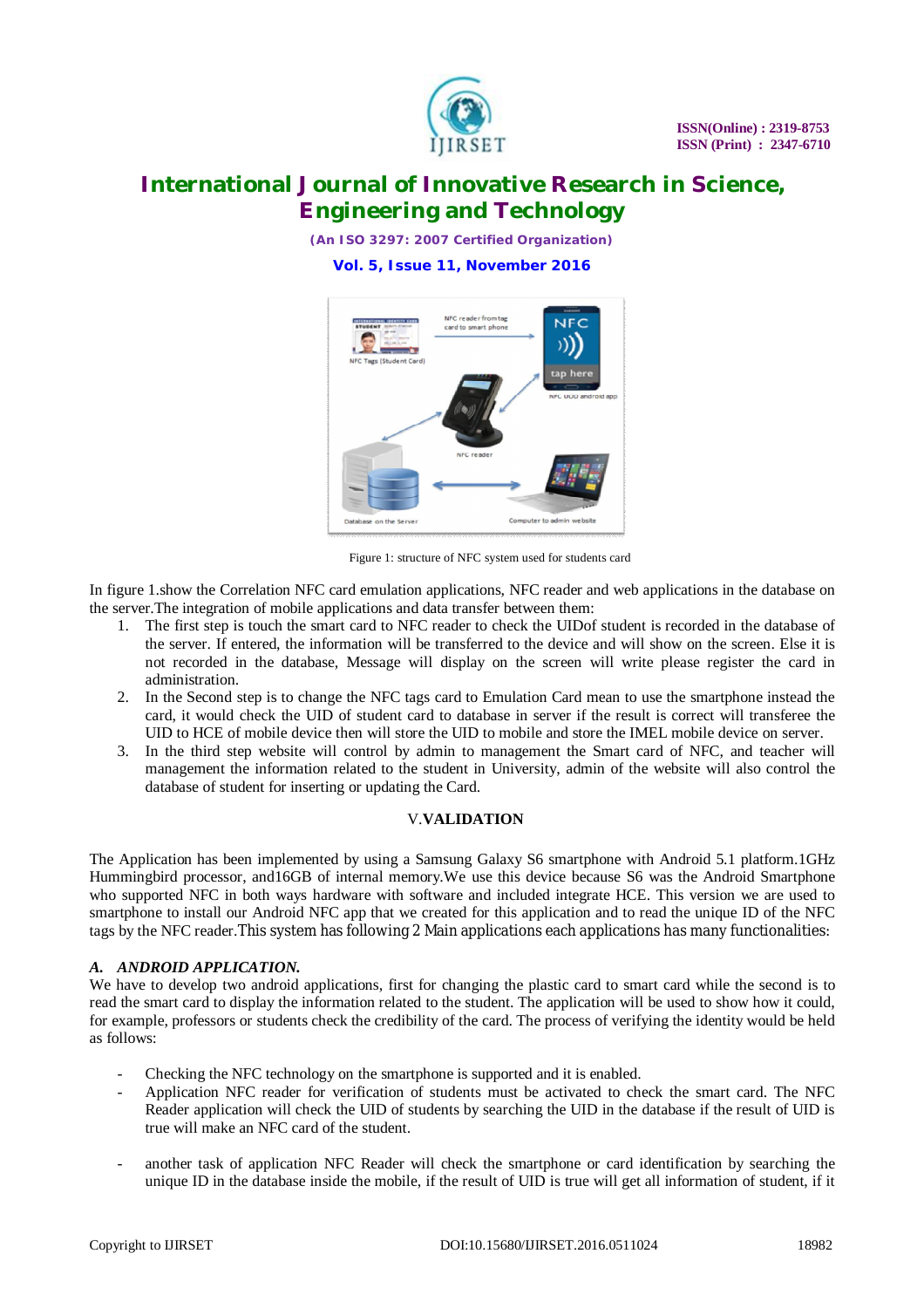

*(An ISO 3297: 2007 Certified Organization)*

#### **Vol. 5, Issue 11, November 2016**

does not exist the mobile have to connect to the internet to searching UID in database server and then transferring data of Student UID from the database server to inside the mobile device.

The reader will display the student information on the smartphone device such as the news related to the university, subject of the student, schedule subject, homework and notes of a student of all subject and Degree of a student of all subject and all semester.

#### *B. WEB SERVER APPLICATION.*

Web pages are the most significant part of Students card system. Most of the time admin will spend creating; modifying data at web pages the web page will act as the interface to access the test database of students to registration card of students in administration by admin. This website can update the information and update the data of student also the resources, note, homework and entering the degree of the student account .This website is supported Responsive web design (RWD).

#### VI.**RESULTS**

To confirm our design, we implemented this application in Java programming language(JAVA) on the visual android system, using SQLite for storage data on the smartphone device, using MySQL for register and update data on the server, and test our application on Samsung Galaxy 6.project will be senior about the student of the university .

Using the NFC UOD application, the student has to touch or near the smart card to the phone, the application will read the card and display the login page by username and UID of the student to change the traditional card to smart card as shown in figure  $2(a)$ . After login the interface will change to show the details of a student as shown in figure  $2(b)$ , then can use the smartphone as a card. The Smart card will be run where near or touch the NFC reader without running the application.



Figure 2:application interface of (a) login page (b) emulate card

The Second application is how the information of students related to the class and subject is called NFC UOD, just by near or touches you smart card running the application. The application firstly will check the UID of NFC card is registered in the database of university or not, if it in database, will display the student details such as the student ID,name, faculty, birth and place, department and classroom number as shown in figure 3(a) .by the application can get easily and fast time the information of student like the menu panel as shown in figure 3(b).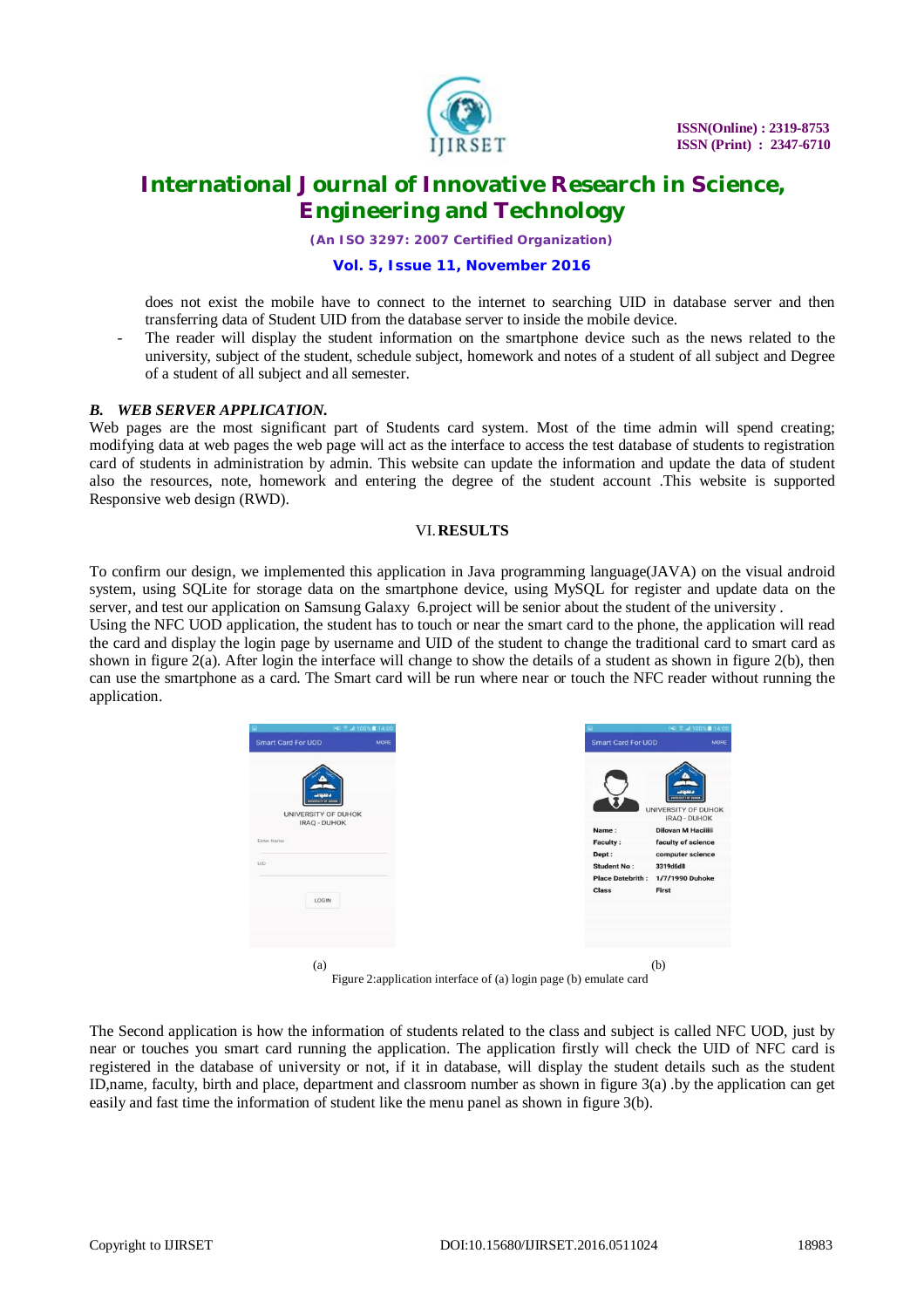

*(An ISO 3297: 2007 Certified Organization)*

**Vol. 5, Issue 11, November 2016**

| $\square$<br><b>Card Student</b><br>$\equiv$ | P41 % at 100% ■ 14:01                                                      | ŧ | Θ             | Dilovan M Hacilii                             |
|----------------------------------------------|----------------------------------------------------------------------------|---|---------------|-----------------------------------------------|
|                                              | anna<br>weeks for an adverse<br>UNIVERSITY OF DUHOK<br><b>DUHOK - IRAQ</b> |   | 图<br>图        | Shimal.sendi@gmail.com<br>Home<br><b>News</b> |
| Name:<br>Dept:<br><b>Faculty:</b>            | <b>Dilovan M Haciliii</b><br>computer science<br>faculty of science        |   | O<br>图        | Subject<br>Degree                             |
| Student No: 3319d6d8<br>Class:               | First                                                                      |   | عد            | Sign out                                      |
|                                              | Brith.Place: 1/7/1990 Duhoke                                               |   | About<br>≺    | About UOD                                     |
|                                              |                                                                            |   | $\Rightarrow$ | Help                                          |
|                                              | (a)                                                                        |   |               | (b)                                           |

Figure 3: User Interface (a) student ID (b) menue panel

The application is extremely symmetric and user friendly, many services can be accessed easily such as News,subjects and degrees. If selected each item in the menu will display the information as shown in figure 4(a) selected the degree item to show the subject name ,then by selecting subject item will display the degree as show in figure 4(b).

|                      | <b>INI 7 at 100% 14:11</b> | INI 7.4 100% 14:11<br>Ξ                         |
|----------------------|----------------------------|-------------------------------------------------|
| Degree               | ŧ                          | <b>DisplayDegree</b><br>$\equiv$                |
| Network              |                            | <b>First Degree:</b><br>$\mathbf{1}$            |
|                      |                            | <b>Secend Degree:2</b>                          |
| <b>Visul Basic</b>   |                            | <b>Result First:</b><br>$\overline{\mathbf{3}}$ |
| Data Strucutre       |                            | <b>First Degree:</b><br>3                       |
|                      |                            | <b>Secend Degree:4</b>                          |
| Web Design           |                            | <b>Result Secend 7</b>                          |
| Programming Language |                            | <b>Result of 40%: 10</b>                        |
| english              |                            | <b>Result of 60 % 5</b>                         |
|                      |                            | <b>Final Degree</b><br>15                       |
|                      |                            |                                                 |
|                      |                            |                                                 |
|                      |                            |                                                 |
|                      |                            |                                                 |
|                      |                            |                                                 |
|                      |                            |                                                 |
|                      |                            |                                                 |
|                      |                            |                                                 |
| (a)                  |                            | (b)                                             |

Figure 4: Degree menue (a) main degrees menu (b) selected subject degrees

Web is an important partition of this thesis to control the twice smartphone application of NFC for UOD, using the interaction interface to make easy for entering and controlling the data in database on server .this kind of web are using a web service for student to management the card and application of university, this website is designed with responsive web design to running for all size in screen as show in the figure (5) .the link of web hosting is ([http://uod.netau.net\).](http://uod.netau.net).) From this website can control the all data of student by the admin. Alsousing this website for register the NFC tag cards by the device NFC Reader ACr122u.